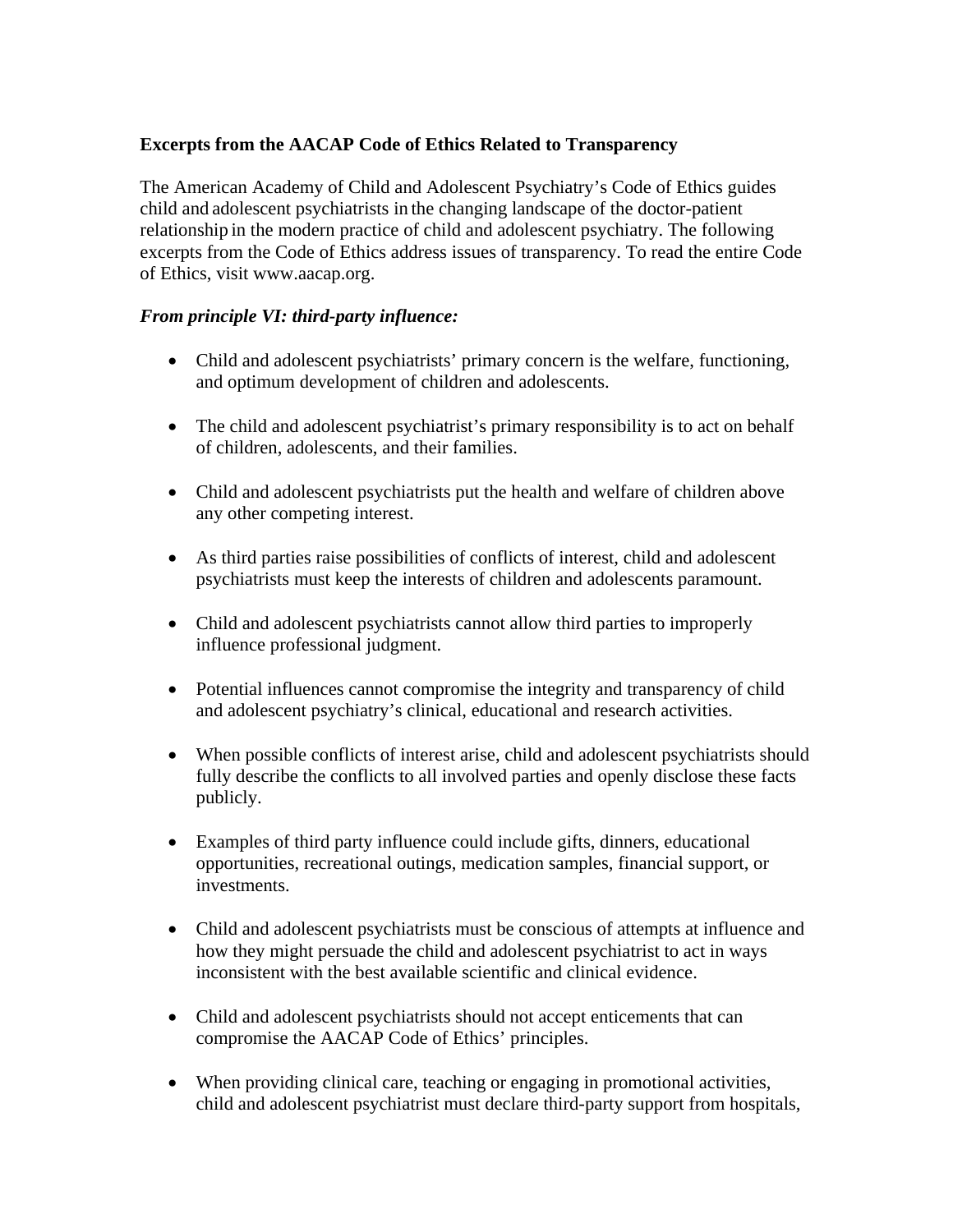insurance companies, pharmaceutical companies and other industries, and/or government grants, whether or not the professional perceives a conflict of interest.

### *From principle VII: research activities:*

- Research provides the foundation for child and adolescent psychiatry's knowledge base.
- The first priority of researchers is the welfare of research participants and their families.
- All aspects of a research study must defer to the safety and well-being of the participant.
- Child and adolescent psychiatrists who conduct research must ensure that their investigative processes are conducted ethically and are compliant with all federal, state, local, and institutional regulations.
- Institutional Review Boards must approve all research protocols before research studies are implemented.
- Child and adolescent psychiatrists conducting research must report all potential conflicts of interest with the research study participants before the research begins.
- All potential risks and benefits of the research should be clearly described to the study's participants and their guardians.
- Study results must be made public in a timely manner after a research project is completed, regardless its findings.
- Publications should include details on who sponsored the study, data collection, analysis, and results.
- When questions arise during the course of research, child and adolescent psychiatrist investigators should seek consultation with their Institutional Review Board.

## *From IX Professional Rewards*

• The pursuit of personal rewards cannot interfere with the care or treatment of individual children and adolescents, their families and communities.

## *From principle X: Legal Considerations*